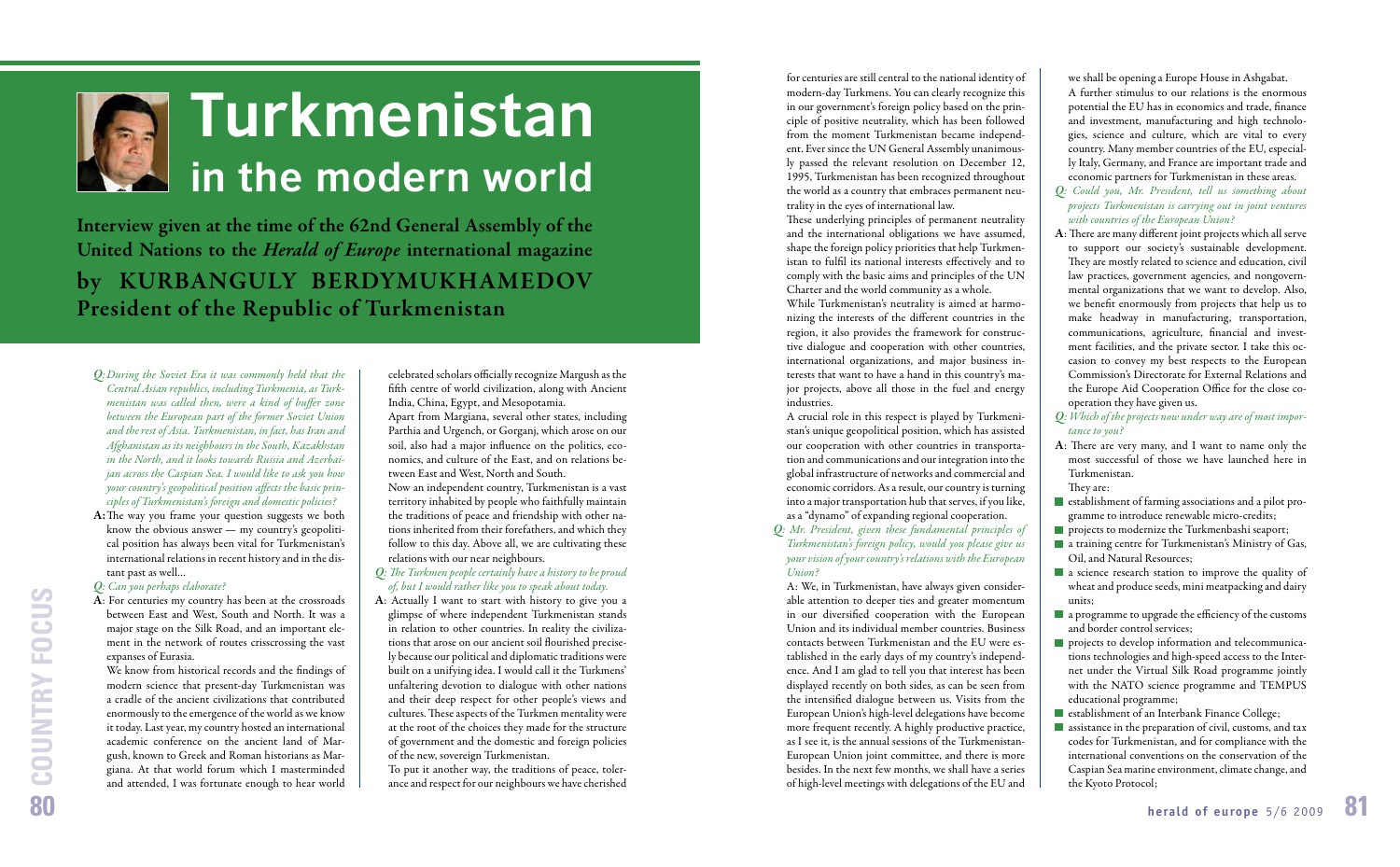neutrality, equitable and mutually beneficial cooperation, and, of course, the country's national interests. It is in this context that we see favourable prospects in our relations with member countries of the EU. Already today, many famous European companies, including among others, Maersk of Denmark, Wintershall of Germany, and British Barren Energy, are running successful operations in Turkmenistan. Our country is demonstrating that it is one of the leading countries that give a sense of energy security to Europe and Asia. Turkmenistan's policy in this area is to put its abundant natural resources at the service of sustainable development and the prosperity of people in many other countries.

## *Q: What are the estimates of the hydrocarbon wealth hidden in Turkmenistan's soil?*

**A**: In the estimates of foreign experts, Turkmenistan's hydrocarbon resources comprise 23 trillion cubic meters of natural gas and 12 billion tonnes of oil. Given such capacity, Turkmenistan is building its foreign trade strategy around exports of crude hydrocarbon along any economically viable route, based on the principle of multiple options for its emerging pipeline infrastructure.

Building modern-age oil refineries and a petrochemical industry is yet another priority for us. More than

a billion and half U.S. dollars has been invested to date to modernize existing plant and to build new distillation units at the Turkmenbashi cluster of oil refineries.

We have already built and put into service a gas pipeline from Western Turkmenistan to Iran. A few weeks ago, we gave practical effect to our agreements with China to build a gas pipeline and pump natural gas to that country.

- *Q: Your country's prosperity today depends on how much oil, gas, and petroleum products originating in Turkmenistan you put on the world market. My question then is what are you doing to process more crude hydrocarbons on site in order to increase the share of high added value products on foreign markets and what are your expectations of the results?*
- **A**: It might appear at times that our endeavours and plans to build a welfare state are linked only to the sale of our rich natural resources. Yes, it was Mother Nature that lavished hydrocarbons on the land of Turkmenistan, and it would be wrong to expect us to wax rich by selling off this wealth indefinitely.

As you may be aware, we are also working on the development of a project to build a gas pipeline from Turkmenistan to Afghanistan, and on to Pakistan and India. We are also ready to look into proposals to have Turkmen gas delivered westward as well, to European markets.

## *Q: What, in your view, lies at the basis of your focus on the oil and gas industries in your country?*

**A**: Our continued emphasis on oil and gas is based on the need for foreign investment and modern technologies to pour in to develop our country's hydrocarbon resources efficiently. Our successful open-door policy and the passage of the Hydrocarbon Resources Law have appreciably improved the investment climate in Turkmenistan and made it attractive to investors to come here and put their money into oil and gas production. Several big-name European and Asian companies are operating in Turkmenistan under profit-sharing agreements, intent on going after more hydrocarbons.

Recently, we have encouraged the emergence of highearning small and medium-size gas processing businesses using state-of-the-art technologies. The result is that Turkmenistan is soon set to become the biggest liquefied gas producer in the region, with an output nearing a half million tonnes of liquefied gas a year.

They are many, indeed, you will agree, and we shall soon see the benefits once they have been completed. That is why Turkmenistan welcomes the European Commission's efforts to encourage the European Union's closer involvement in large-scale reforms and changes in my country.

New plants are under construction to manufacture petrochemical products and process liquefied gas, and a project is under consideration to build a facility to convert gas from the gas fields in Eastern Turkmenistan chemically into polyethylene.

The EU's projects running in Turkmenistan today include a national programme in education, travel, science and technologies, statistics, and coordination of the EU's technical assistance. In addition, several regional projects are being pursued in oil and gas under the INOGATE programme, in marine transportation under the TRASECA programme, and in nature conservation under the Caspian Environmental Programme. Also very much under way are the EU's long-term regional programmes — border management in Central Asia (BOMCA) and Central Asian drug control program (CADAP).

We are ready to cooperate with other countries in many fields, including fuel and energy. You will not be surprised when I tell you that many countries are eager to engage with Turkmenistan in this area, in the first place, because our subsoil is very rich in natural resources, with large deposits of hydrocarbons.

Turkmenistan has received an unsurpassed opportunity to avoid repeating the mistakes of other countries blessed with oil and gas that placed their bets on selling their resources without giving thought to building an infrastructure for the coming generations of their peoples to live in dignity.

Although our main focus is, of course, on oil and gas we are building the most up-to date plants and factories in other manufacturing industries as well. I am certain that the projects we have initiated, with a helping hand from leading foreign companies, will enable us to make the best use of available opportunities and sharpen the competitive edge of our economy to meet world standards.

The fact that Turkmenistan is taking a leading place in global energy policies imposes great responsibility on us in our approach to international problems facing the world today. Current international experience suggests there is a need for new approaches to finding regional and global partners.

> Fast growth in the output of the petrochemical industry is an offshoot of the infrastructure we have developed in oil and gas refining. The Turkmenbashi cluster of refineries alone has significantly increased the share of high added value output after the refineries switched to new processes and technologies.

The current rate of industrial growth in the world and the rising role of energy sources in sustaining the world economy means every country must construct the energy security system that suits it best. As the biggest consumers of the global supply of energy and fuels, it is the world's leading powers and major industrial centres that have the greatest need for energy security. This underlies the growing interest in the world market toward regions known to have large reserves of oil and natural gas.

> Our lubricants, polypropylene, plastics, and other products are finding a ready market in many countries of the world.

 a programme to promote higher education institutions in Turkmenistan.

- *Q: Could you talk about any new joint projects and prospective cooperation between Turkmenistan and the European Union?*
- **A**: It is a welcome fact in this context that this year has witnessed the largest increase in technical assistance projects undertaken in the country since the start of its cooperation with the European Commission in 1992.

In the second half of this year, several new national programmes were launched in an effort to promote economic growth, agriculture, education, international arbitration law, coordination of the EU's assistance, and statistics.

Please note here that our attention is focused on raising the efficiency of the ongoing projects. It is important to gain experience, and we are currently giving more weight to short training tours for our personnel in EU countries and training programmes offered here to executives and managers in various industries, and also to public servants, both in Turkmenistan's central government and at the grassroots

To answer your question about the prospects for Turkmenistan's relations with the European Union, I want to point up that Turkmenistan is always open to mutually rewarding cooperation.

- *Q: Th is is, Mr. President, exactly the subject we want to hear you discuss in greater detail. One of the biggest problems facing the European Union today is energy security, which implies stability of energy supplies with fuel gas at the top of the list. What is your country's outlook for cooperation with the EU, particularly in the context of its recent agreements on Russia's involvement in the construction of a joint gas pipeline?*
- A: Let me say, first of all, that Turkmenistan is fully independent in choosing strategic routes to reach world energy markets and in building up its oil and gas exports, and power generation, too. This is the stand we take in our partnership relations with Russia, China, Iran, and other countries, for that matter.

Much depends on the kind of strategy at the core of relations with countries whose rich natural resources give them international stature and leverage in international affairs, and which are deluged with lucrative offers of joint development of their oil and gas fields. Undeniably, this is especially important against the background of a new economic set-up beginning to take shape in the world, with some regions supplying energy to others, and neither being able to survive without the other. Having accepted this truth as an obvious fact, Turkmenistan is in favour of a pattern of relationships that work towards global cooperation and integration, rather than dividing the world into competing blocs.

Access to sources of oil or gas should never become a cause for confrontation around the world nor a tool in the hands of some countries to put pressure on others. In the context of global processes unfolding in the 21st century, the energy component of Turkmenistan's strategy toward the rest of the world evolves from its acceptance of the underlying principles of permanent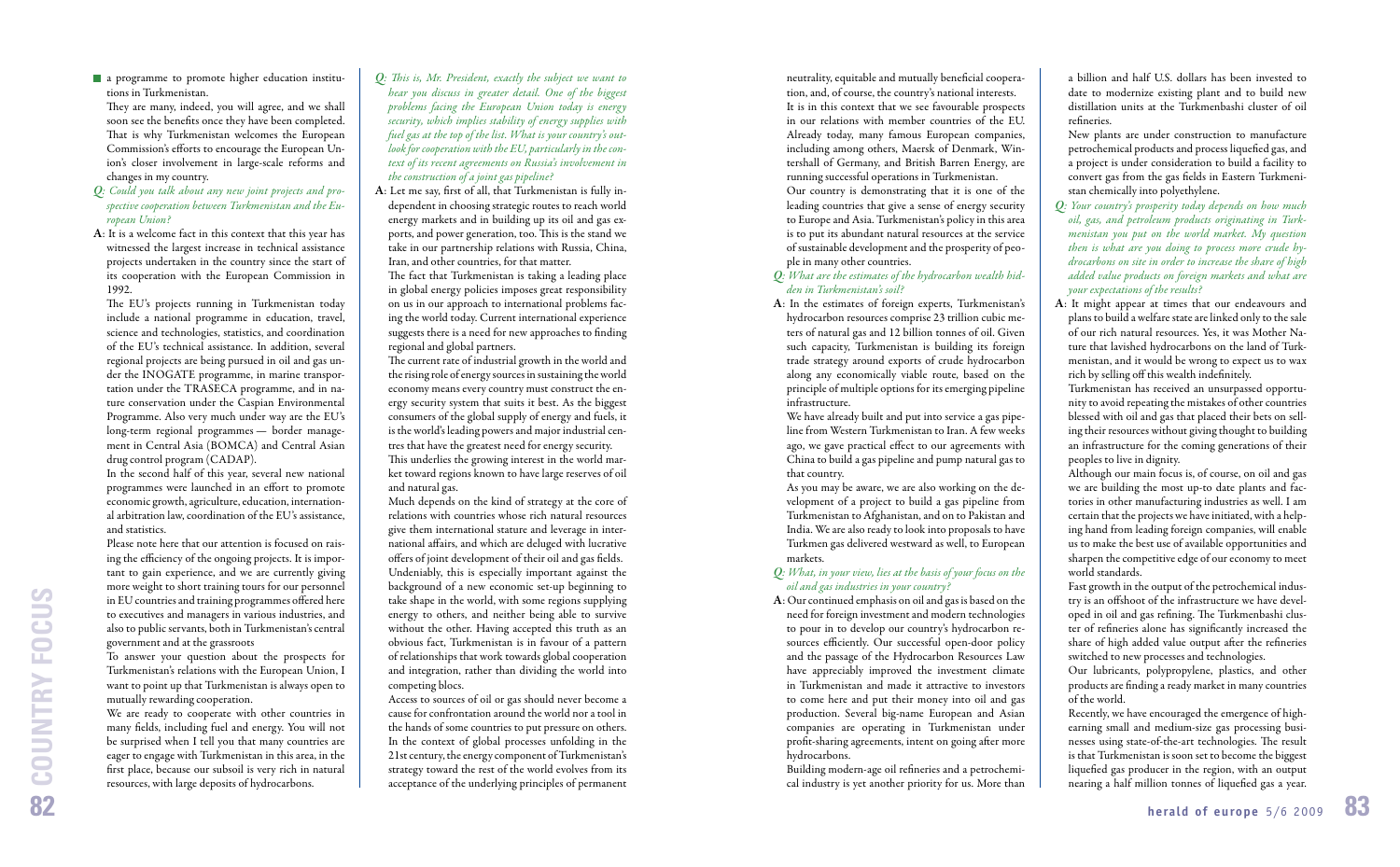a favourable impact on the peace and stability of the Central Asian region as a whole.

We are fully convinced that present and future relations between Turkmenistan and Iran rest on firm principles, which have been reinforced during the recent summits. The sound legal framework for our bilateral relations and the agreements reached between us provide durable foundations on which to develop and fortify the long-term mutually beneficial cooperation between Turkmenistan and Iran.

Our main exports to Iran are liquefied gas, electric power, and natural gas, which is pumped down the pipelines running from Korpej to Kurt, Kui Artyk to Liutf and terminating at Abad.

We also have commendable experience of cooperation in road building, an excellent example of which is the complete reconstruction of the highway from Ashgabat to Gokdepe and on to Archman, which was completed by Iranian engineers to high quality standards. In our desire to meet the interests of other countries and nations and to promote our relations of respect and friendship with our generous neighbour, Turkmenistan will continue to take part in various mutually beneficial joint projects.

Turkmenistan and Iran have gained enormous experience in fruitful cooperation on a number of major joint projects. In particular, the building and operation of the Dostluk Dam, a key water management project, and Iran's participation in our project to modernize the cluster of oil refineries at Turkmenbashi, to name but two.

- *Q: How would you describe your relations with Afghanistan, a country that has been in turmoil for many decades now?*
- **A**: Turkmenistan is an immediate neighbour of Afghanistan, and it has been, and still is, one of the countries with the greatest interest in seeing that country stable and at peace. During a recent visit by Afghanistan's President Hamid Karzai to Turkmenistan, we had fruitful talks in an atmosphere of full understanding and respect for each other.

This gives us a solid standing in the world community, and wins us the respect and trust of our distant and near neighbours, in fact, all countries of the world.

We look at the prospects of deeper and broader bilateral ties from the angle of fraternal and good-neighbourly relations between our two peoples growing stronger and more diversified. Our cooperation is ongoing and offers us attractive prospects, particularly in trade and economic links between Turkmenistan and Afghanistan.

Among its ongoing projects, Turkmenistan supplies electric power to Afghanistan, helps Afghans to receive an education at its educational institutions, and

provides medical services to Afghan citizens at our country's medical institutions.

# **Q***: Could you tell us which industries, apart from natural resources, are next in line for a boost?*

As trade and economic links between our two countries expanded, we launched long-term energy projects which we expect to last long into the future. At present, we are gradually stepping up the export of electric power from Turkmenistan to Afghanistan. In addition, Turkmen civil engineering companies have built and put into service several power generation projects in that country.

The People's Council, or Khalk Maslakhaty in Turkmen, which is the nation's highest representative body, meeting in spring of this year, passed laws directly related to reforms in agriculture, beginning with the Farm Law and Farmers Associations Law.

- *Q: Even though Turkmenistan has declared neutrality, we know that no one country in the world, even if it has longstanding traditions of neutrality, can feel safe against aggression by other countries. What are you, in Turkmenistan, doing to maintain your own security and what is your personal vision of this issue?*
- **A**: Turkmenistan's permanent neutrality and its foreign policy, based as they are on our country's status in international law, are guided by the will of our nation, its outlook and understanding of the world, and its relations with other nations.

We are doing more than just wishing to develop many different industries. We are doing exactly what we want — building a versatile economy using advanced technologies and the ability to be self-sufficient.

You must know, of course, that we have a defensive military doctrine. We want our armed forces to be always ready for any contingency. A fighting force is a key attribute of the state, and our army must be trained to repulse an attack of whatever strength from outside. The concept of a military dimension in Turkmenistan's foreign policy does not in any way conflict with our neutrality.

Permanent neutrality has rewarded us with many rights and opened up broad prospects for us, but at the same time it has imposed on us a heavy burden of responsibility. We keep out of all conflicts and wars. This is the pledge we have given to the world community. We have not encumbered our nation with membership of any military blocs, associations or alliances, and we have only our defensive doctrine to draw on.

Working on the international scene from its vantage point of positive neutrality for international peace and worldwide welfare, Turkmenistan has earned the respect it truly deserves from its neighbours in the Central Asian region and the world community at large. In recognition of this role, the UN is about to open in Turkmenistan's capital city a UN Regional Centre for Preventive Diplomacy in Central Asia, which is to become an effective early warning tool to prevent conflicts from flaring up and to achieve peaceful settlement of perilous situations in our region.

**A**: A strong trend is for other key industries, such as power generation, manufacturing, textiles, foodstuffs, transportation, and communications, among others, to follow the path travelled by oil and gas.

Textiles are a good example of how quickly other industries can rise like a phoenix from the ashes. After textiles hit rock bottom, we had to turn it around from near zero. A rare exception was cotton fibre processing but even that, at the time of independence, could handle barely 3% of the cotton harvest.

Now that Turkmenistan's textile factories have been refurbished with the world's latest equipment, they are processing at least half the country's cotton harvest. These days, Turkmenistan exports cotton yarn, denim and other cotton fabrics, and ready-to-wear textile products.

Other farming businesses are making a comeback under the impact of the land reform that has been vigorously put into practice. There is a growing class of private landowners and market instruments are being put in place.

We did not have to wait long to see encouraging results coming in. Overall, Turkmenistan produces enough grain to meet its needs, and nearly 90% of other foodstuff requirements as well.

Add to this the fact that Turkmenistan is the only country in the world where no taxes are levied on leaseholders and landowners. We do not impose taxes on land, or water, or cattle farming.

In broad terms, the country has every opportunity for foreign companies to come in and start investing in local projects. Our national laws offer generous safeguards to investors and give a battery of tax and other concessions to foreigners who start their own businesses on our land.

*Q: Turkmenistan is certainly a modern secular country, save that Islam plays a far greater part than you would normally expect. Given the Turkmens' ancient traditions such as fr eedom of religious beliefs, a generally more equal role for men and women in society, no constraints*  *on women's involvement in politics, or, to put it otherwise, given the highly tolerant strain of Islam in your country, our next question is — how does Turkmenistan build its relations with its neighbours, Iran and Afghanistan, notorious for their fundamentalist variety of Islam that behaves aggressively towards other religions?*

**A**: I, for one, would not rush to stick questionable labels on any one of the existing religions, including Islam. Every nation and every county has a national culture unlike any other nation's, a culture steeped in tradition and fed from historic roots, at the foundations of its civilization. In this sense, we show a great respect for our neighbours, both nations and their governments, and maintain friendly and amicable relations with them, as our tradition requires.

I must concede you are right when you speak about the Turkmens' religious traditions and the high tolerance of Islam as it is practised in our land. Today, the Constitution of Independent Turkmenistan guarantees, through the institutions of the state, the freedom of faiths and beliefs, which all are equal under the law. Everyone is free to take whatever attitude to religion they like, to practise alone or jointly with others any religion or embrace none at all, speak out and disseminate their views on religion, and participate in religious services, rituals, and rites. All this, I repeat, is guaranteed by Turkmenistan's Constitution.

As my country's national laws enforce compliance with accepted international rules, they allow religious organizations and groups to be registered in Turkmenistan, regardless of the size of their congregations or faith. Turkmenistan's laws allow religious and nongovernmental organisations to practise without fear of criminal prosecution even if they are not legally registered.

.Religious organizations and groups of Muslims and Orthodox Christians, and about a dozen other religions are officially registered and are practising their faiths freely in Turkmenistan today.

At the moment, our relations with the governments of Iran and Afghanistan are not affected by the differences between our shades of religious practices.

And I want again to make my point that Turkmenistan has always followed, and will follow in the future, the principles of respect, equality, and mutual benefit in its relations with other countries. We do not, however, look at our cooperation with them from the perspective of our own or mutual interests alone, but rather in the regional and international contexts. There is no denying that stronger and deeper fraternal relations between the peoples of Turkmenistan and Iran have